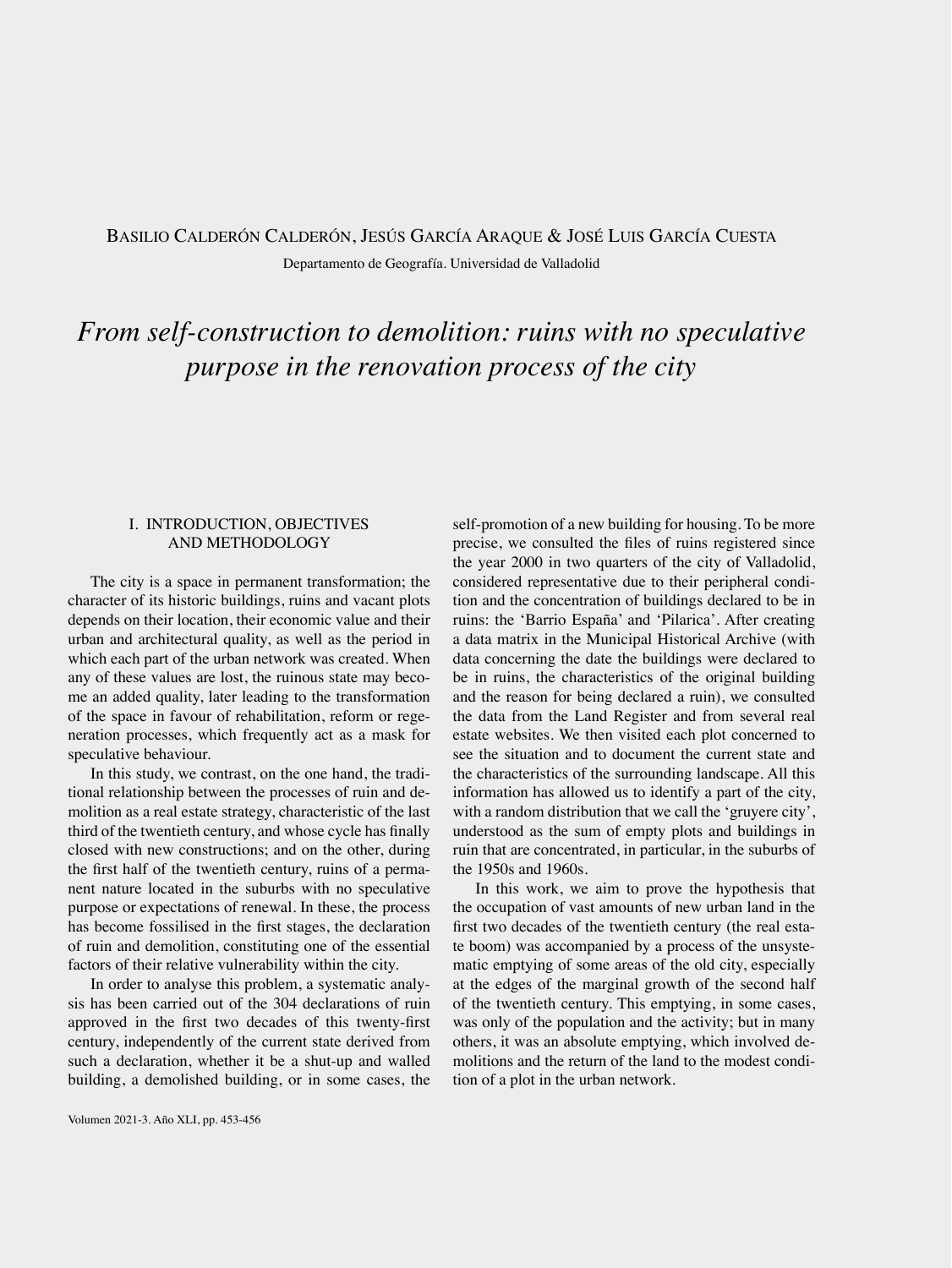### II. ABANDONMENT AND RUIN AS ATTRIBUTES OF THE DAILY URBAN LANDSCAPE IN THE OLD QUARTERS OF SPANISH CITIES

In the first two decades of the twenty-first century, the situation that characterises the processes of buildings' obsolescence and the shortening of their life cycle can be grouped around three situations that have the aim of legalised conservation in common: the declaration of being a ruin without actual demolition, since demolition requires a major works licence; the declaration of a ruin with total or partial demolition, but without rebuilding anew; and finally, the declaration of a ruin with a licence to demolish and to construct a new building. The presence and relative entity of the first two situations, as well as the long period of time in which the old, ruined buildings or the resulting empty plots following demolition remain so, confirms the lack of any systematic processes of speculation, while also converting ruin and abandonment into the determining traits of the daily urban landscape in many neighbourhoods of Spain's cities.

This new urban ruin is characteristic of the residual and degraded areas, sharing attributes that other authors have identified as *terrain vage* or "non-places", or even as "places on the margins". These spaces, which were the basis of some residential or industrial activity, are difficult to incorporate into the urban process and are affected by notable land restoration processes, in which the "green" areas gradually occupy the city in an inverse process to that of its construction; in such places, the real estate market has no capacity to react, as there is hardly any demand for the purchase of housing or buildings of a very low quality, so it must be self-promotion that rescues them from abandonment, closing a secular circle that goes from the self-construction of the first half of the twentieth century to the self-promotion of the first decades of the twenty-first century.

The origin of this fatal destiny for the traditional construction is to be found in the fact that various phenomena coincided. First of all, the construction was of very low quality, making the investment in improvements rather unattractive. When the owners pass away, those who inherit the property are not willing to pay for demolition costs in order to build a new house, given the conditions of the plot of land itself (with only a few metres of façade and not much depth suitable for construction), the planning limitations (possible square metres constructed) and the surrounding conditions (narrow streets with few shops and scarce facilities, as well as other variables that increase the vulnerability of the area, built in the years of urban optimism of the second half of the twentieth century).

In such conditions, it is relatively simple to reach the state that every legislation defines as economic ruin: that in which the building to be declared as a ruin needs repairs in order to maintain the necessary conditions of safety and habitability, the cost of which represents more than fifty percent of its value, excluding that of the land upon which it is built. Thus, if the plot of land already has a low value, even lower than the value of the house built upon it, thus making the cost of any reform rise above fifty percent of the market value, then the declaration of a building in ruin would proceed. On the other hand, it is relatively frequent that, added to this so-called economic ruin, we can also have an urban ruin, either because the building is outside urban planning strategies, or because, as has traditionally been the case, there exists *a patent unworthiness* with respect to the area (block, street, neighbourhood) in which the building is situated.

#### III. THE GRUYERE CITY: THE PERSISTENT RUIN IN THE TWO QUARTERS OF THE CITY OF VALLADOLID

The declaration of buildings in a city as ruinous is an unsystematic process, brought about by the presence of a serious alteration in the formal or technical attributes of buildings or as a result of the shortening of a building's useful life, when the expected profitability is higher than the satisfaction that its use entails. This second process has historically been dominant, linking ruins to an almost immediate rebuilding when the social and economic circumstances permitted.

However, since the beginning of the twenty-first century, this historical association between ruin, demolition and rebuilding has been broken. It is clear to see that very few of the more than three hundred consulted cases of ruins have been rebuilt; most of them remain closed and shored up and, at least in appearance, outside the real estate market. In addition, when they have been demolished, the plots of land remain empty despite being advertised for sale in the estate agencies or on the street itself.

In the city of Valladolid, this process is characteristic of the self-construction quarters that arose during the twentieth century on the edge of the city: 'Las Delicias', 'Pilarica', 'Pajarillos Altos', 'Cuesta de la Maruquesa', 'La Farola', 'Barrio España', 'Cañada de Puente Duero', 'Belén', 'Las Flores', 'Parva de la Ría', 'Barco de San Vicente', 'La Bombilla' or 'Buenos Aires'.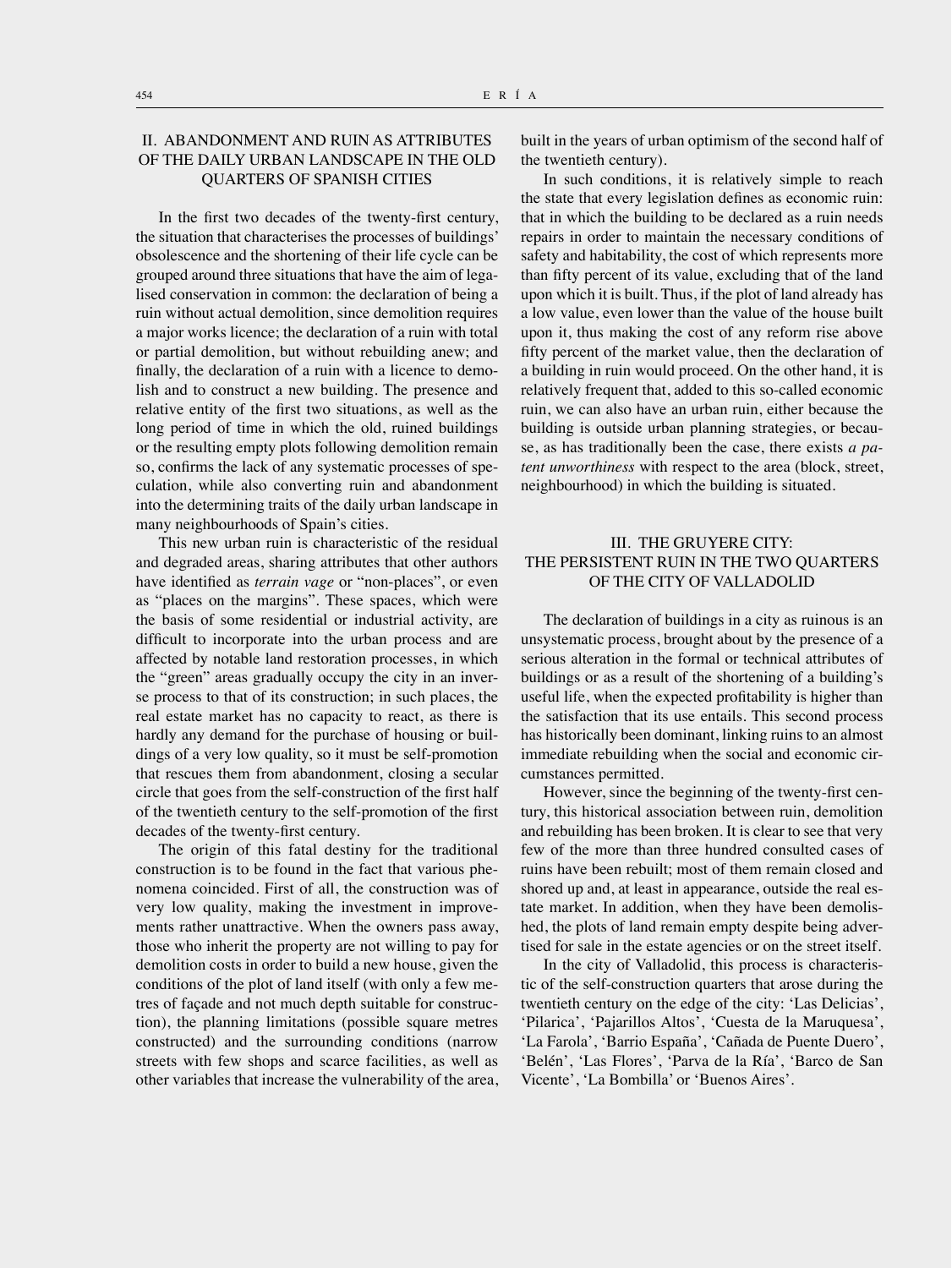All of these quarters make up a kind of belt of squalor with buildings of a very low construction quality, in addition to a chaotic structure of plots with a large number of plots and wasteland that remain empty for years, thus evidencing the weak link of this singular type of urban fabric with real estate speculation, typical of other times and other areas of the city. There is a considerable number of buildings declared to be in ruin in the quarters of 'Pajarillos', 'Delicias' or 'La Farola', but where this phenomenon acquires highly relevant dimensions is in the quarters of 'Pilarica' (the year 1900) and 'Barrio España' (the year 1931). This is because, in recent decades, multiple initiatives declaring properties to be in ruin have coincided with an increase in the plots of land which have been abandoned.

Apart from the notable differences in origin and evolution, both quarters share the same problem, that of the division of space, as they are situated far from the city centre, and furthermore being separated from it by notable barriers, the railway line and the River Esgueva, which at the time decreased both the interest in and urban value of the rustic properties on the edges of the urban land. All of these quarters arose and grew up without regulation or basic infrastructures and are occupied by workers in the new industries and in construction, being mostly immigrants from other parts of the Province of Valladolid or from the neighbouring provinces of the region of Castile & León.

The first of these quarters, that of 'Pilarica', whose origins go back to the end of the nineteenth century, is a small quarter situated to the East of the city, separated from it by the railway line. It experienced a strong growth in the 1950s and 1960s, maintaining the typological characteristics of the original nucleus, that is, single storey buildings, self-constructed using low quality materials. In the 1970s, this quarter was extended and rejuvenated, yet still without a systematic plan to transform the original buildings and plots. Thus, in 1977, there were already more than 60 uninhabited single storey houses with small back yards that were part of the original nucleus.

Between 2000 and 2018, 16 files for ruin were approved, of which 14 corresponded to single storey houses. To those must be added, according to the Land Register, another 43 plots not built on, of the 190 in existence in the quarter's nucleus. Faced with the little interest shown by private initiatives, the empty plots resulting from the demolition of buildings remained so for many years. Most of the files were initiated following the fall of elements upon the street or upon the next-door property, with the collapse of walls and roof and an important accumulation of vegetation. A real focal point of insanitary conditions accompanied the risk to the public streets and the adjacent properties.

Due to this high degree of disinterest and deterioration, fifteen of the sixteen houses declared to be in ruin between 2000 and 2018 had been demolished by 2021; only one of them was still occupied by its owners after being reformed, repairing the roof and reinforcing the walls. Five plots have been rebuilt in accordance with the conditions set out in the "Plan General de Ordenación Urbana" or 'PGOU' (General Urban Regulation Plan) in force at that time. What is more relevant, however, and which confirms our initial hypothesis, is that 62.5% of the buildings declared to be in ruin have been demolished and the plots have remained empty.

The second quarter analysed, the 'Barrio España', shares some similarities with the quarter of 'Pilarica' concerning its original peripheral location. Their evolution over the last century has been decidedly unequal, since the latter evolved towards a greater formal integration, while the 'Barrio España', which was originally manifestly illegal, has maintained and even increased some of its original attributes of marginality and vulnerability, to the point where it can be considered one of the most "indisciplined" spaces in the city, in both an urban and morphological sense. There are many streets with no exit and cul-de-sacs, empty plots surrounded by walls, ruinous houses, some abandoned and others inhabited, both legally and illegally, as well as some vegetable gardens and yards with livestock.

Despite its reduced dimensions, this quarter, which has just over 2,600 inhabitants in 2021, gives an impression of abandonment and is a good example of one of the characteristic forms of growth of Spanish cities: the suburb. It has a spontaneous and legally confused origin; the pioneers, generally immigrants from rural areas recently arrived in the city or residents from the overcrowded centre, faced with the economic difficulties of the time, invade some properties situated in a singular emplacement, between the River Pisuerga, the River Esgueva and the old road to Santander, that is, where urban regulations and municipal control did not reach.

The information contained in the analysed files of ruin confirms all the singularities of the quarter; in sixteen of the cases, the houses were of a single storey of which their year of construction was mostly unknown, but was probably around the year 1940. The application to be considered a ruin mostly concerned the collapse of parts of the buildings and the danger of total collapse. The situation of deterioration is such that one of the fi